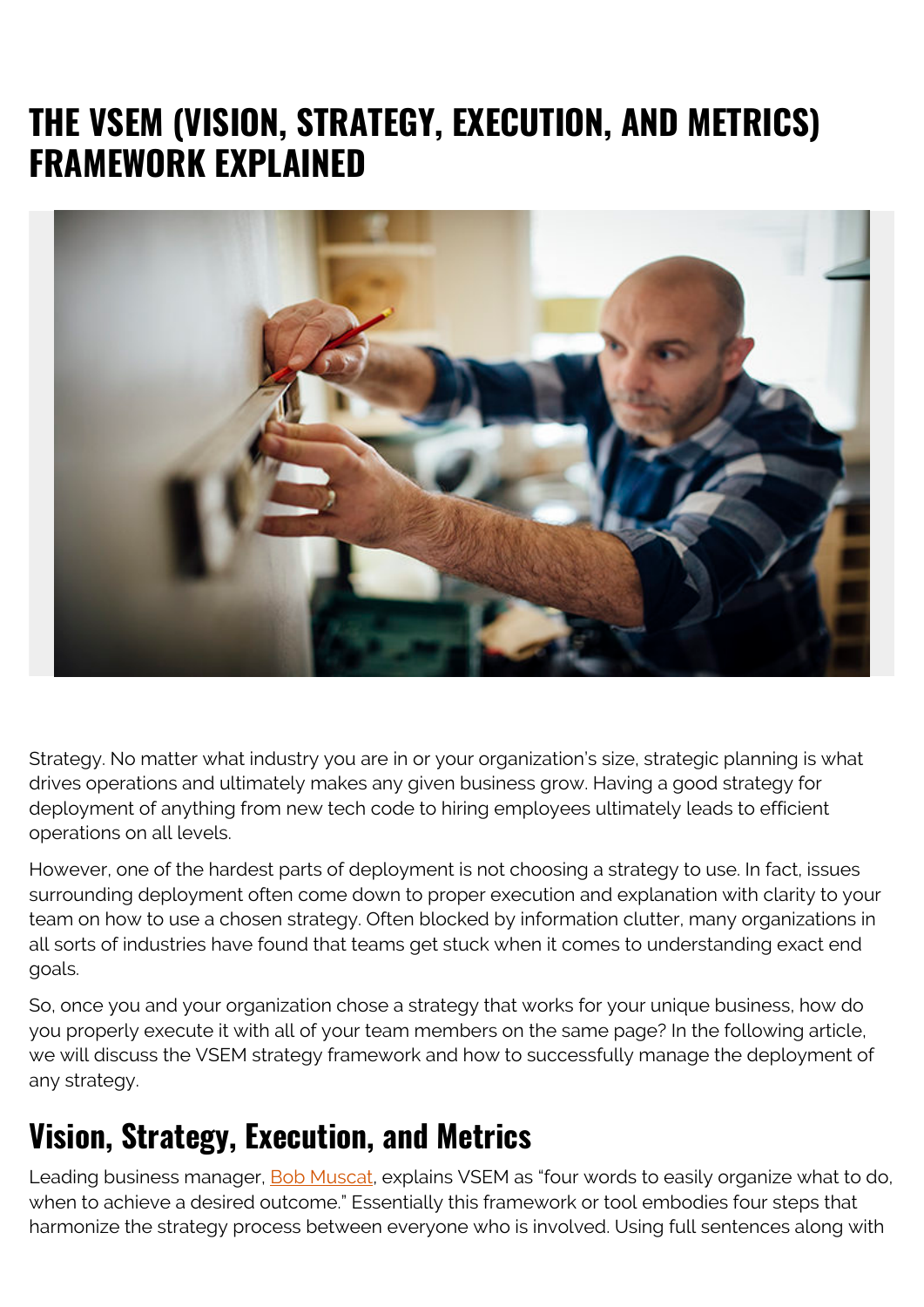time frames for each step, in the end, you have a very well defined path for the future.

#### 1. **Vision**

The first step is to identify where you want to end up. This is the long term goal that everyone needs to clearly understand.

#### 2. **Strategy**

The second step is to define how you will achieve the above goal or goals. This can be the name of the strategy you are deploying as well as an outline of where resources will be used.

#### 3. **Execution**

The third step is to clearly state the way in which you will deploy your strategy. Identify and describe critical initiatives, programs, and actions to take that will support your strategy.

#### 4. **Metrics**

The fourth step is to acknowledge results and details into who is accountable for the execution of each step of the outlined plan. Measuring the outcome will keep you and your team on track.

### **One Common Language And Process**

Seemingly a very straight forward framework that encourages collaboration, instead of the old multi-page briefs, with VSEM, all you need is one page with four sections. However, there is one thing that glues collaboration practices together. As explained in the book *[World Class IT Strategy,](https://books.google.com.mx/books?id=3E9YBAAAQBAJ&pg=PT152&lpg=PT152&dq=how+to+use+a+VSEM+framework&source=bl&ots=J4QHlftPEm&sig=ACfU3U1pfJ6jTMIvTa7i0pOSCKoPbZZXPg&hl=en&sa=X&ved=2ahUKEwi33aby4OjpAhWKd98KHTWVCB0Q6AEwBXoECAkQAQ#v=onepage&q=how%20to%20use%20a%20VSEM%20framework&f=false)* "a common vocabulary and process for setting and measuring goals and objectives throughout the organization . The clearer our plans the more we can mobilize all of IT to accomplish our goals." As we are using this framework with the intent to remove clutter and confusion throughout any deployment, the use of words that everyone understands and clearly knows works to create a simplified, unwavering commitment to a shared defined goal.

Organizations are often unsure of when they have achieved a common language that all company levels understand. However, [management members from Cisco](https://www.cisco.com/en/US/services/ps2961/ps2664/collaborative_imperative.pdf)--the leading worldwide IT, networking, and [cybersecurity](https://blogs.bmc.com/blogs/cybersecurity/) solutions organizations as well as a leader in VSEM use--state that you know when the following three things happen.

- You can identify a clear purpose, a compelling direction, and a picture of what success will look like.
- You can identify the unique value of a team as a whole, not just in terms of individual contributions.
- Team members understand what ability or role each member brings to the endeavor and the value of these interdependencies.

# **Cisco And VSEM**

As a result of adopting the VSEM framework, Cisco has been able to achieve a full company-wide understanding of decision-making procedures, visions, and goals. Working to allow employees to execute their work with confidence according to an accountability process, leadership based on VSEM promotes strategic collaboration that drives the company through consistency. [Cisco](https://www.cisco.com/en/US/services/ps2961/ps2664/collaborative_imperative.pdf)